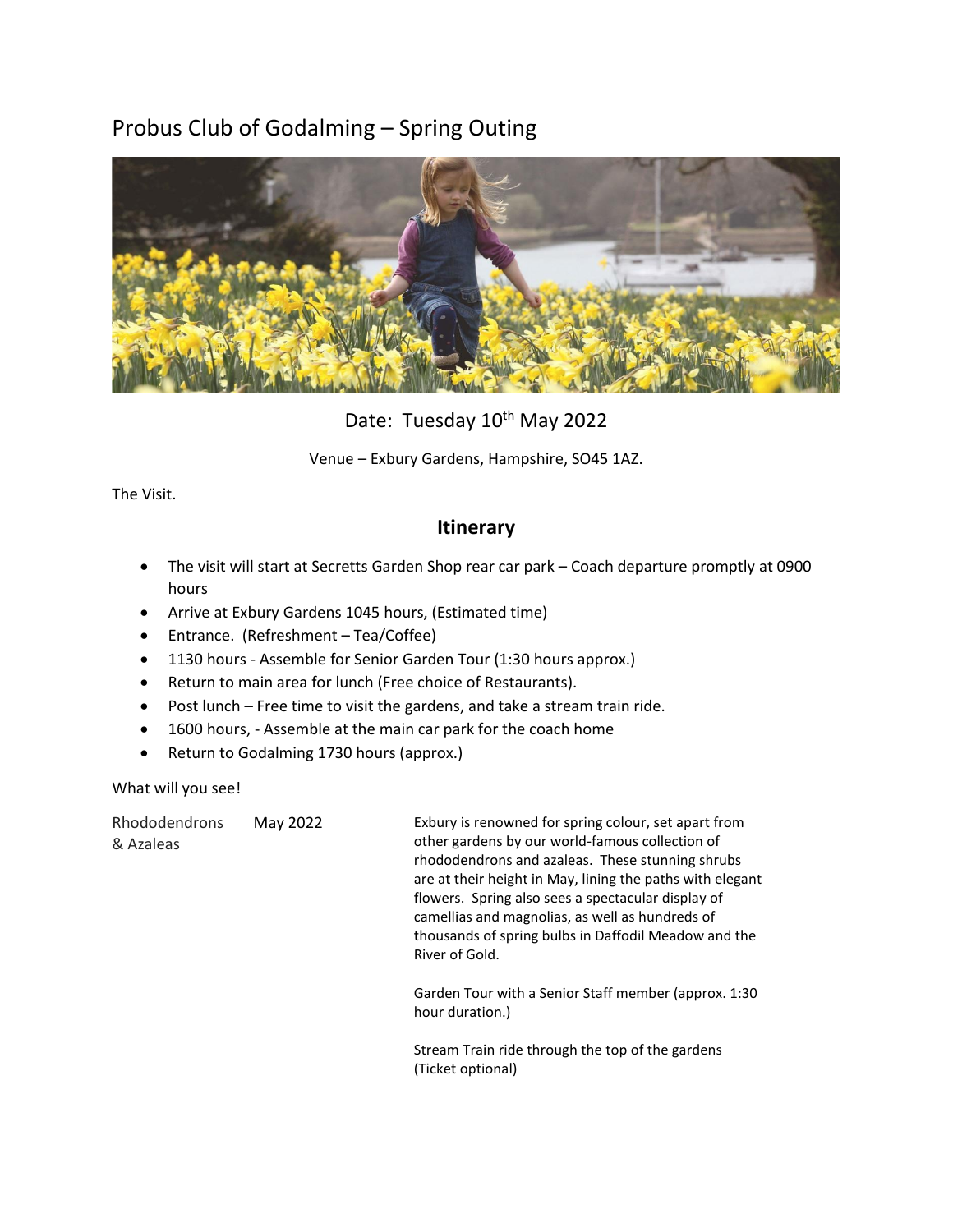#### **Visit Cost:**

| Cost         | No. of     | <b>Booking</b>  |
|--------------|------------|-----------------|
|              | attendees  |                 |
| £30.00       |            | £               |
|              |            |                 |
| £4.00        |            |                 |
| Not included |            | £(not included) |
|              |            |                 |
|              | Total: $E$ |                 |
|              |            |                 |

## **Details**

| <b>Names</b>  | Telecom number |
|---------------|----------------|
| Member's name |                |
| Guest's name  |                |

Please confirm your booking in writing, with cheque to arrive at my address by 11<sup>th</sup> April 2022. Cheques to be made out to 'The Probus Club of Godalming'.

Please return to David Murrell, 16 Robin Hill, Godalming, Surrey, GU7 2HL.

Email [murrell376@btinternet.com](mailto:murrell376@btinternet.com)

Mobile number 07484794815